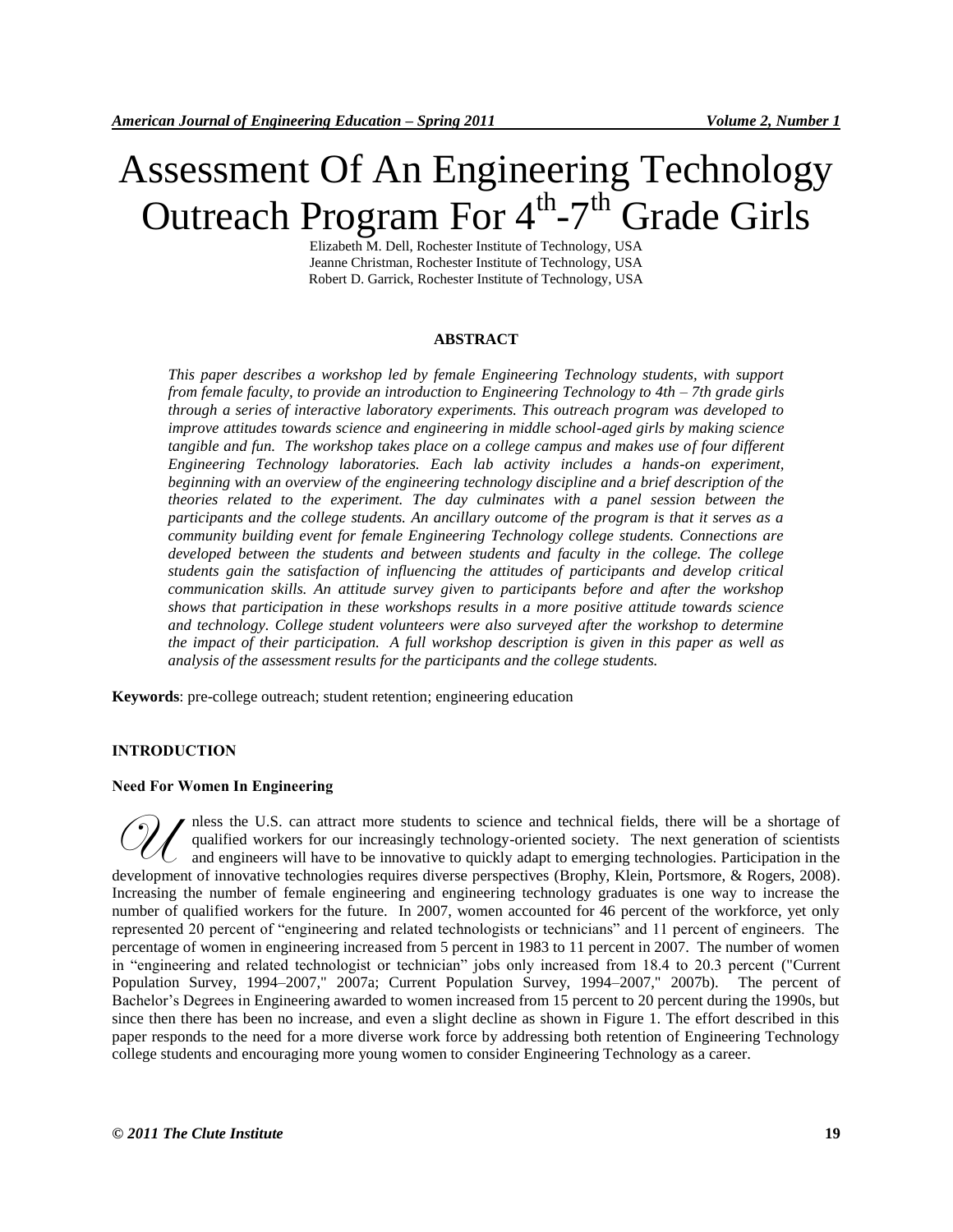

**Percent of Engineering Bachelor's Degrees Awarded to Women**

**Figure 1. Percent Of Bachelor's Degrees Awarded To Women: 1990-2007 (National Science Foundation; NSF-Women, Minorities and Persons with Disabilities in Science & Engineering," 2006).**

Despite efforts to attract and retain more women to engineering careers, they continue to be underrepresented in most traditional engineering disciplines. Studies have shown that a major factor in why females leave engineering programs is that the content does not align with their personal values and goals (Vanasupa, Chen, & Breitenbach, 2008). Female students are drawn to careers they see as "helping." They see engineering as impersonal and individual. Research suggests women tend to enroll in programs where they see they can make a contribution to society such as teaching and nursing (Worell, 2002). Even engineering disciplines that have a more obvious connection with improving the human condition, such as Industrial and Biomedical Engineering, have much higher enrollments of women than the traditional engineering disciplines like Electrical and Mechanical. Stereotypes must be corrected to show that disciplines such as Electrical and Mechanical Engineering Technology can be rewarding. These disciplines involve positive impacts on the world and working in teams to solve complex and rewarding technical projects (Ribu, 2006).

In this article the terms "Engineering" and "Engineering Technology" are used. Therefore, it is necessary for these terms and their use to be clarified. The Engineering Technology and Engineering programs discussed are both four vear Bachelor of Science programs. As defined by the Accreditation Board of Engineering and As defined by the Accreditation Board of Engineering and Technology (ABET) and the American Society for Engineering Education's (ASEE) Engineering Technology Council both engineering and engineering technology programs encompass the same foundations of knowledge with differing areas of emphasis and depth. (*ABET | Accrediting College Programs in Applied Science, Computing, Engineering and Technology*; Holling, 2003; *Home: American Society for Engineering Education*; Kelnhofer, Strangeway, Chandler, & Petersen, 2010) The engineering program's traditional emphasis are program outcomes that focus on engineering theory, while the engineering technology program's traditional emphasis are program outcomes that focus on practical applications of engineering.(Holling, 2003) Graduates of both programs receive the job titles of "engineer" upon employment. (Richardson, Stratton, & Valentine, 2004; Stratton, 1998) In today's highly dynamic technical environment which set of skills is more valuable to industry and the larger environment? Both skill sets are necessary for the benefit of industry and the overall society. (Holling, 2003) Therefore, this paper reviews a program that attempts to attract females to engineering and engineering technology programs. Engineering /engineering technology programs are very similar programs that do not compete but complement each other. The engineering/engineering technology programs provide valuable and specialized skills in using the mathematical and physical sciences to address the challenges facing industry and society. For that reason, the term engineer or engineering is used to represent graduates of both of these programs and the work they accomplish upon graduation. The term engineering technology will be used when referring to that specific program.

While the number of female graduates of Engineering Science programs in the U.S. is close to 20 percent, women graduates of Engineering Technology programs remains stable at 11.7 percent of the workforce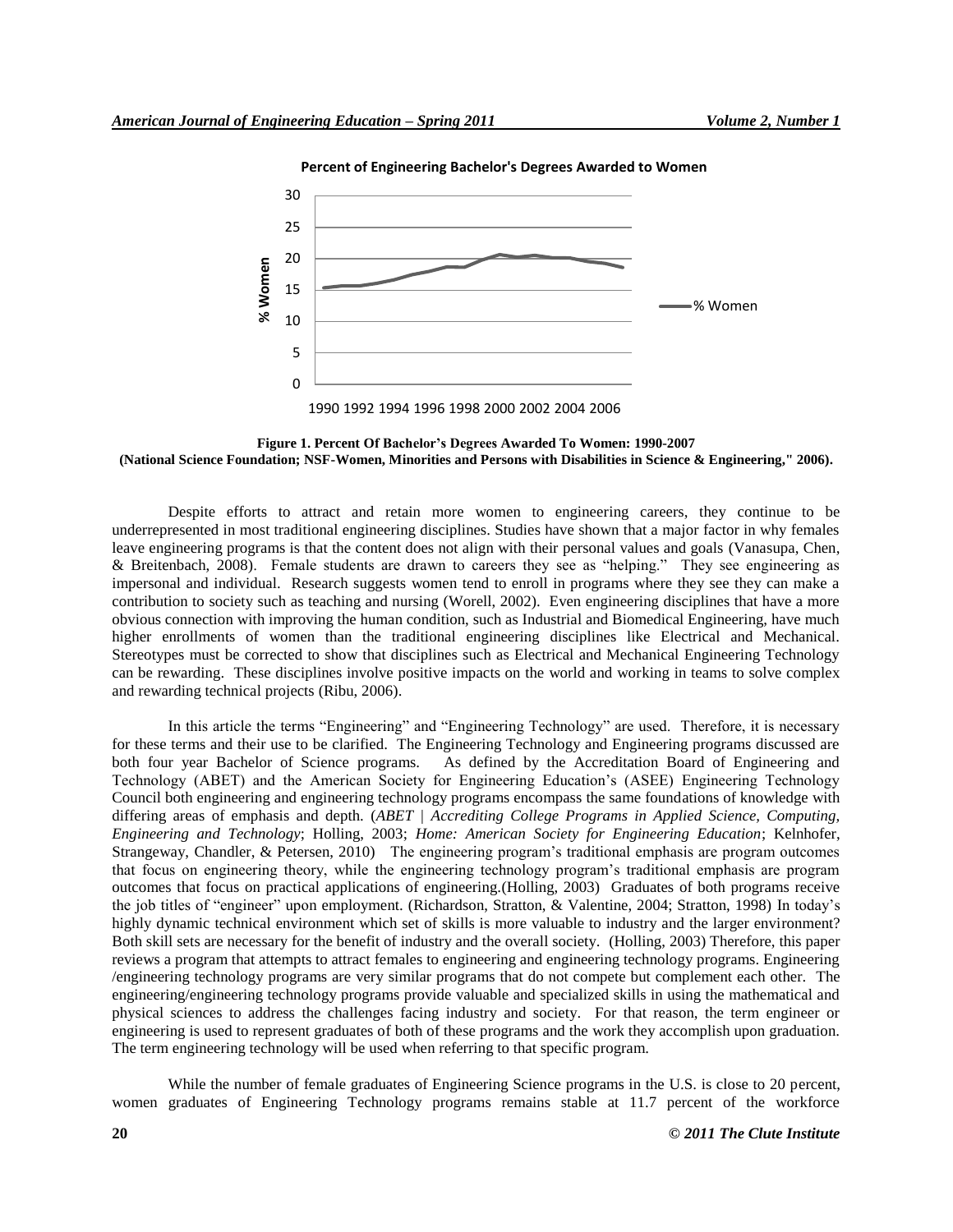(*TechTrends*). At the Rochester Institute of Technology (RIT), the number of women in our Engineering Technology programs is below the national average as shown in Figure 2.



**Figure 2: Percentage Of Women In Engineering Technology Programs At RIT Compared To U.S. Engineering Technology Programs and U.S. Engineering Science Programs**

While RIT has made a successful effort to attract more female students, the number of female students in the Engineering Technology programs languishes at just below 10 percent (see Figure 3). Recent improvements have contributed to an increase in the percentage of women in ET from 7.7 in 2004 to 9.8 percent in 2009.



**Figure 3: Percent of Female ET Students Compared with the average of Female RIT Students**

# **Outreach To Girls**

Research has shown that middle school is a critical time to engage students, especially girls, in science and engineering outreach programs (Hill, et al; 2010).

If girls lose interest in math and science in middle school, when social pressures and gender difference become more pronounced, they typically won't find their way back to the subjects (Cromer, 2005).

Middle school is a critical transition period. It is where decisions are made that will open or close career options. Math and science are the keys to careers in engineering and technology. If students decide not to pursue these subjects in high school, they are essentially closing the doors to certain professions. Thus our main challenge is attracting middle school students to science and engineering (Richards, Hallock, & Schnittka, 2007).

#### *© 2011 The Clute Institute* **21**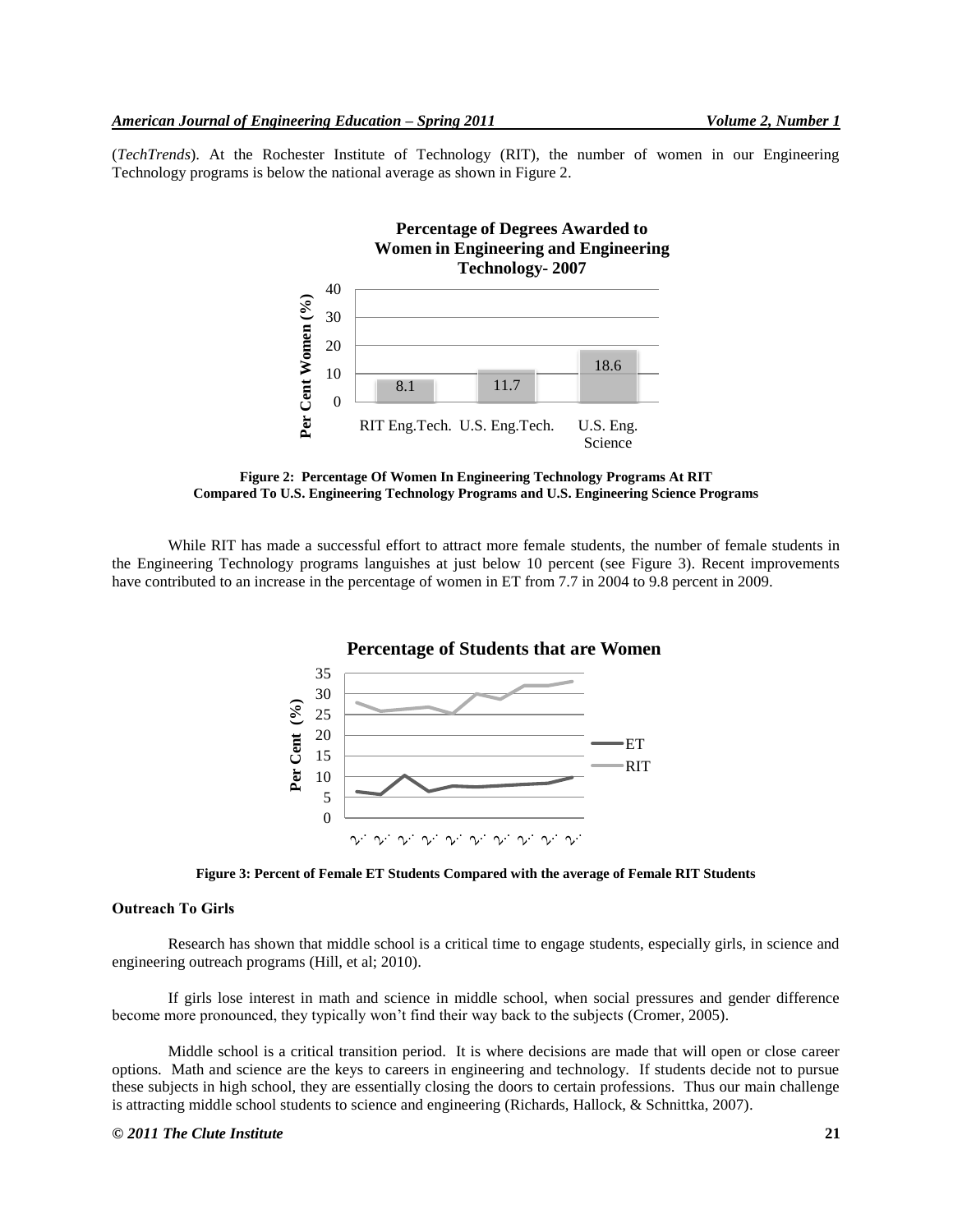A decrease in interest in science and engineering at this critical age may indicate that there is a problem in the way young girls are exposed to these fields. Best practices for outreach programs for young girls include handson interactive activities. The National Center for Women in Information Technology-Promising Practices states that the essential ingredients for a successful outreach program for girls are: ensure the girls are with their friends or can otherwise feel a sense of belonging in the group to which they are assigned, keep talk to a minimum and action to a maximum, connect the things they are doing to things they already know or care about and employ experienced volunteers that can relate well to the girls and create a fun atmosphere (Barker, 2007-2008). Similarly, girls excel in learning situations that involve hands-on cooperative strategies with same-sex peer groups, which alleviate the feeling of isolation (Powers, Graham, Schwob, & Dewaters, 2003). Activities should be gender friendly and involve "learning by doing" ("Girls Go Tech Booklet," 2003; Koppel, Cano, & Heyman, 2002).

# **ENGINEERING TECHNOLOGY OUTREACH PROGRAM**

#### **Background**

Women In Technology (WIT) is a group that was formed at RIT by female faculty in four engineering technology departments: Mechanical and Manufacturing Engineering Technology, Electrical, Computer and Telecommunications Engineering Technology, Civil Engineering Technology and Packaging Science. The group was formed in response to input from female students in Engineering Technology indicating they did not feel an association with any group on campus. In the classroom, they were outnumbered by their male classmates while other campus groups for women engineers excluded them because they were in Engineering Technology and not Engineering Science. It has been shown that female engineering students are more likely to stay in engineering when they feel part of a larger community of engineering (Goodman Research Group, 2002). WIT programming was designed to provide social and academic support to female students in these engineering technology majors, thus increasing retention and graduation rates. Once the foundation was put in place, students were polled as to what kind of activities they would like WIT to provide. The results of the poll indicated that 72 percent of the students active in WIT (approximately 42 percent of the female engineering technology students) said that they would like to be involved in an outreach program that involved Girl Scouts. From that response the Girl Scout outreach program, named "Girl Scouts in Technology" was initiated.

Student interest was one reason the outreach program was developed. The potential for an impact on student retention was another reason the workshop was developed. Research has indicated that students who feel they are part of a community are more likely to persist in their program of study (Hill, et al, 2010). Social support is critical to persistence in STEM disciplines. Persistence in engineering programs is related to support received from other students, faculty advisors, and mentors. Women are often less confident in their ability to succeed in careers in the STEM fields. The self-confidence gained through a support network is a critical factor in degree completion (Goodman, 2002; Chesler & Chesler, 2002).

Planning for Girl Scouts in Technology was completed by the female students to give them a sense of ownership for the program. Faculty and staff's only involvement is in administrative details. It was found that many of the students involved were former and life-long Girl Scouts who had better ideas than the faculty members on how to reach girls in the middle school age group. It was decided that each of the four engineering technology departments represented would develop a hands-on experiment to be conducted in one of their laboratories. The program was first offered in February of 2008 to a troop of nine girls and has been offered seven times since then. Each time the workshop is offered, the students involved update and change the experiments to keep it interesting for themselves and to reflect the interest levels demonstrated by the Girl Scouts to the various activities. Modifying and coming up with new experiments is part of the attraction to this program for the female students. As one student expressed, "It has allowed me to creatively explore my own major to come up with different activities for the Girl Scouts." Each of the four engineering technology departments has a core group of students who plan and organize their experiment with other volunteers from the department helping with facilitation of the event.

Funding for the Girl Scouts in Technology Program was made available through a grant from the Rochester Area Community Foundation. The grant money covered the cost of supplies, website development, faculty stipend and pay for student volunteers.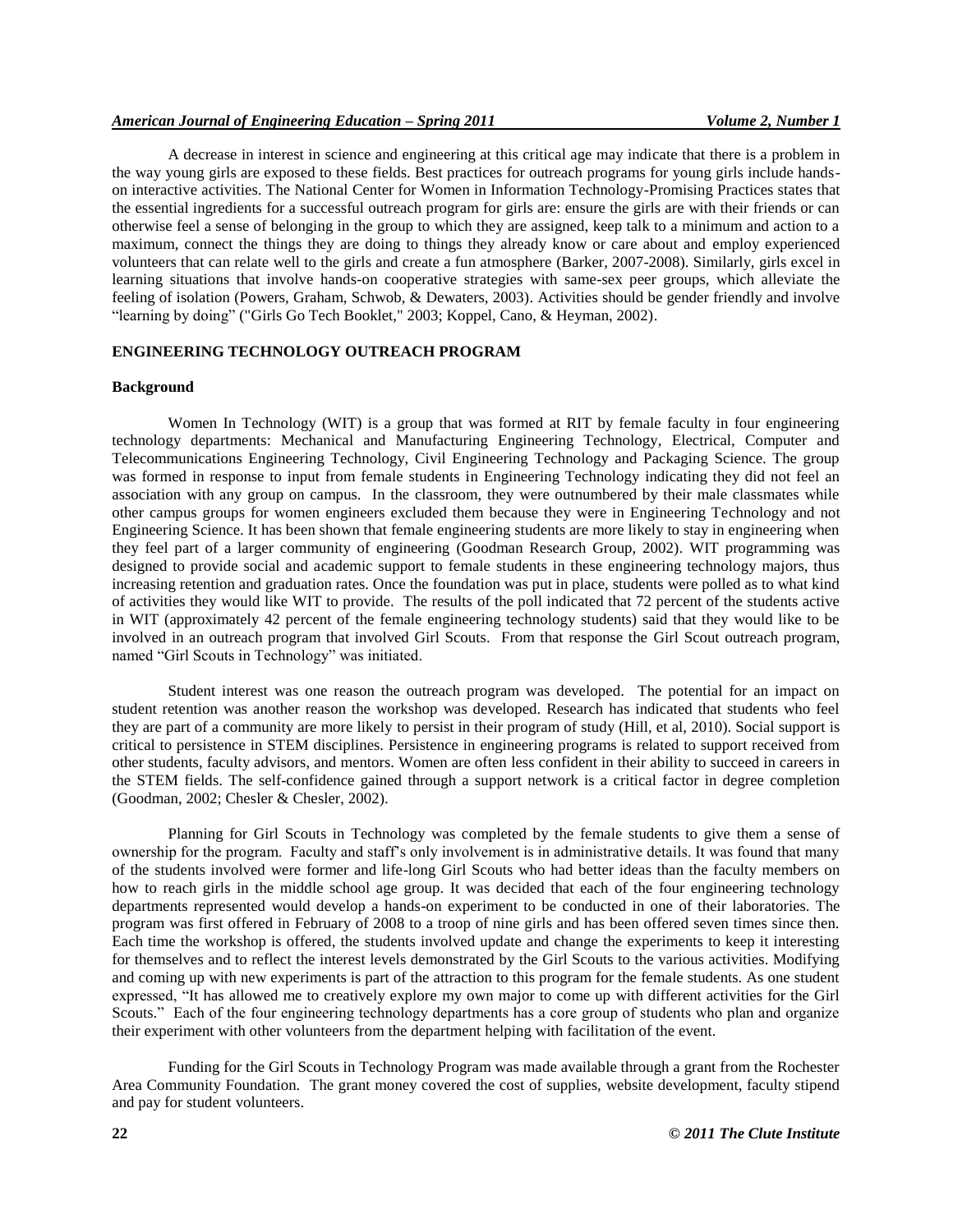# **Program Details**

Giving consideration to the essential ingredients for a successful outreach program for girls mentioned above, the Girl Scouts in Technology program was carefully developed.

- Ensure that the girls were with their friends or could otherwise feel a sense of belonging in the group to which they were assigned. Knowing that this is an age when girls are very concerned about where they fit in with the group, we did not want this concern to distract them from fully participating in the day's events. The solution was to promote the program as a troop activity so that the girls could participate with their friends with whom they were already comfortable. The girls in a troop were used to working together to achieve other goals so there were no barriers to them focusing their attention on the experiments, many of which involve partners.
- Keep talk to a minimum and action to a maximum. While it was felt that some amount of theory needed to be presented, the majority of the time in each lab was spent with the girls performing hands-on experiments. Instead of a long presentation given before the experiment, the explanation of theory was interspersed in the activity in an engaging and interactive manner. The experiments were designed so that the girls perform as much of the experiment as possible, including the use of tools and safety equipment within the engineering technology labs. Allowing the girls to complete their own experiments from start to finish had a two-fold advantage. First, they learned proper use of some of the tools and safety precautions, such as the use of rubber gloves when handling chemicals and safety glasses when working with concrete. Secondly they felt a greater sense of accomplishment that they did it all themselves and nothing was "predone" for them.
- Connect the things they were doing to things they already knew or cared about. When working with girls from diverse social and economic backgrounds, this proved to be a challenging task. Adding to the challenge was the differences in exposure to and interest in science that each girl arrived with. Guidance was given to the female students developing the experiments to best represent the connection between engineering and objects in everyday life. Wherever possible, the supplies for the experiments were materials purchased in regular department and/or hardware stores to further show that science and engineering can be easily accessible.
- Employ experienced volunteers that could relate well to the girls and create a fun atmosphere. This ingredient was easily achieved by having the program run by female engineering technology students. This is one of the key aspects of the program. The volunteers' passion for their chosen engineering technology fields and their enthusiasm for sharing it with the Girl Scouts is contagious with the girls. Because many of the girls arrived with the preconceived notion that an engineer is a socially awkward individual in a white lab coat as stereotyped by the media, spending the day with female college students whom they perceive as "cool" often changed their perception of who can be an engineer. When one Girl Scout was asked why she felt it was better to have students rather than teachers lead the experiments, she replied, "The students are so enthusiastic about the experiments it's hard not to have fun doing them. Adults always make experiments seem hard, but the students make them easy."

In order to provide each Girl Scout with the greatest amount of individual attention, registration was limited to four troops at a time, with each troop in a different lab during each one-hour time slot. The volunteer response to this program was so great that the ratio of volunteers to girls was typically one to three. A low volunteer to participant ratio is ensures engagement between the participants and the student volunteers. If the girls have to wait for help and become frustrated, they will form negative feelings about the experiment. The student volunteers are able to respond to questions quickly. Some girls may feel uncomfortable asking questions in front of the entire group but feel comfortable in a small group setting.

In the Civil Engineering Technology experiment; the girls learned about concrete, made their own batch of concrete, and smashed previously-made concrete cylinders. The concrete was made utilizing precision measuring instruments so the participants made use of the same tools employed by engineers and technologists. The purpose of the smashing portion of the experiment was for the girls to correlate cure time and core material with strength. For the girls, wearing a hardhat and swinging a sledge hammer fully immersed them in the experiment.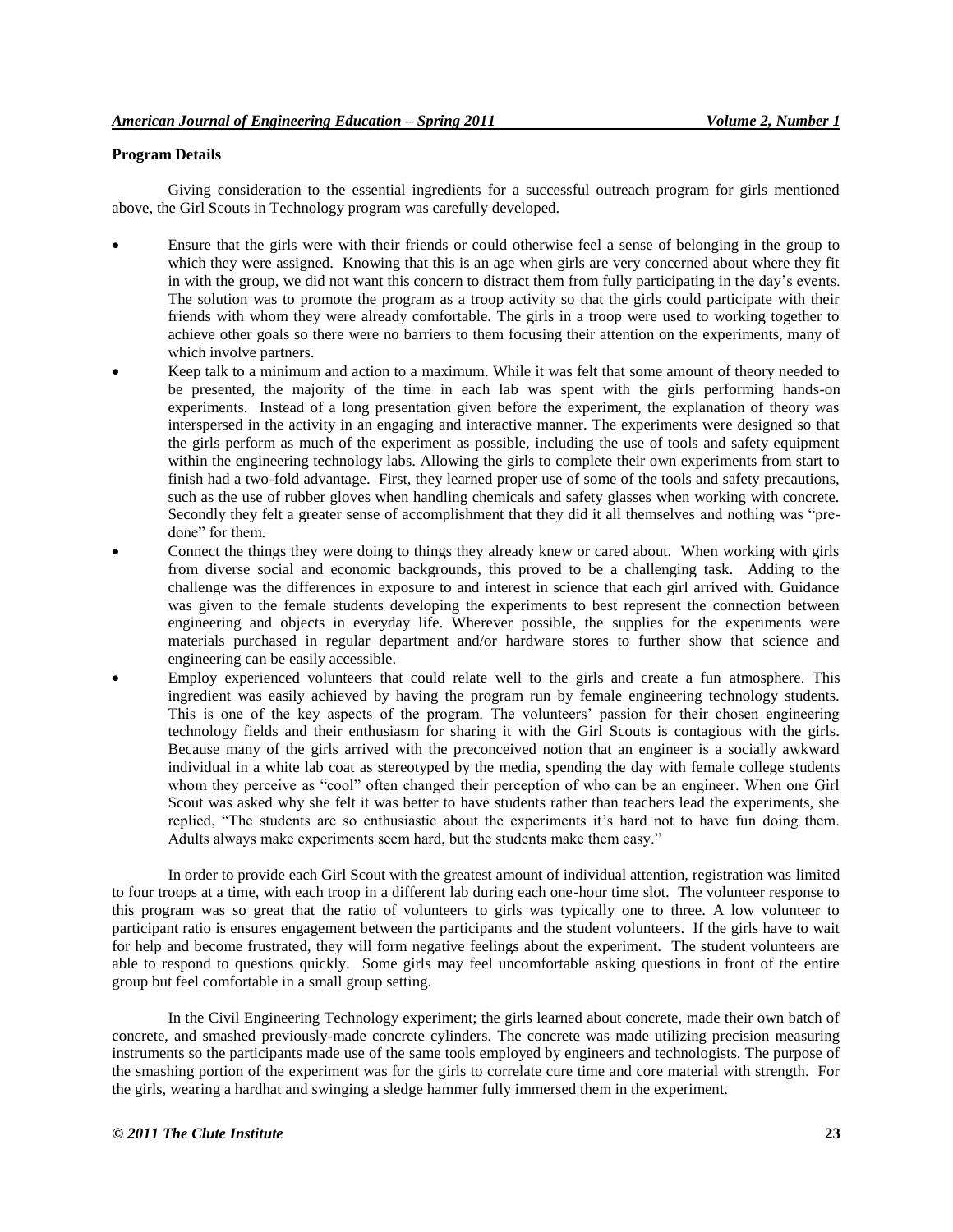# *American Journal of Engineering Education – Spring 2011 Volume 2, Number 1*

Bridge construction was also explored in the Civil Engineering Technology laboratory. Using uncooked spaghetti and various sized marshmallows, the girls were challenged to construct a bridge that would support as many toy cars as possible. The student volunteers offered tips along the way, but ultimately allowed the girls to complete the bridges on their own. After the bridges were tested under load, the volunteers discussed the pros and cons of the girls' designs and used the materials provided to demonstrate various construction techniques.

Since most girls in this age group did not know what an electrical engineer does, the session in the Electrical and Computer Engineering Technology lab started with an overview of what Electrical and Computer Engineers do. The experiment performed in this lab involved building a motor from a battery, a magnet, and a coil of wire. Initially, when the girls looked at the materials in front of them they could not make a connection between them and a motor. The great "ah-ha" moment and thus the connection came when their coil spun on its own. The sense of accomplishment and excitement was seen in their reaction to the successful end product. An important aspect of this activity was that it demonstrated that an engineering experiment does not have to involve expensive parts and equipment and that science is all around us.

One of the most important things that the girls (and their leaders) learned in the packaging engineering experiment was that Packaging Science is a possible career field. The packaging laboratory had displays of antique and modern packages including packages from products the girls were familiar with. Design considerations, including cost, functionality and sustainability were discussed with the girls. Computer Aided Design software and an automated cutting table were used to demonstrate to the girls how a flat two-dimensional design is drawn, rendered in three dimensions and then cut out with a robotic arm. Each girl was given one of the cutouts and instructions on how to fold it into a 3-dimensional "package." The packages were picked to be seasonally relevant. For example, a haunted house for Halloween, a heart-shaped box for Valentine's Day and a basket for spring. To spark the participants' imaginations, stickers, decorations, and markers were provided for them to creatively embellish their package. Not only did the girls learn about packaging, they also discovered that science and creativity are not mutually exclusive.

The Mechanical and Manufacturing Engineering Technology session centered on plastics, to again to make the connection between science and objects in their everyday life. Theory regarding polymer chains and plastics was presented and then recycled take-out food containers were used to make plastic charms that shrunk when exposed to elevated temperatures. This experiment involved data collection and comparison. High precision calipers and a scale were used to measure and weigh the charms prior to and after shrinking. The second part to the plastics experiment was the creation of a polymer from white glue, water, and Borax. This popular "slime" experiment was not only fun but was performed with common household ingredients, thus further enforcing that science is all around us.

The day concluded with all of the troops gathering with the volunteers in a panel discussion. The Girl Scouts and their leaders were encouraged to ask any questions that they may have had regarding engineering or college life. Typically, the student volunteers were asked to share their stories of how and when they decided to become an engineer, how they were influenced by teachers and involvement in activities such as Girl Scouts, and some of the challenges they have faced being a female in engineering. An example of the impact that this discussion had on the girls was observed in the following: as one of the Girl Scouts was walking out with her mother she excitedly told her, "Mom, two of the girls said that they decided to go into engineering because when they were my age they liked to take things apart – just like me."

#### **Participant Assessment**

To assess any attitude changes that the program may influence, the Girls Scouts were given a short survey at the start and at the end of the day. The following data was gathered over 259 program participants from 2007- 2009. Table 1 lists the participant and volunteer participation history for the program through 2010. Each of the first five questions had four responses as shown in Table 2. The qualitative answers were transformed to a 1-4 quantitative scale to allow analysis of the data. The summary statistics for each question are shown in Table 2.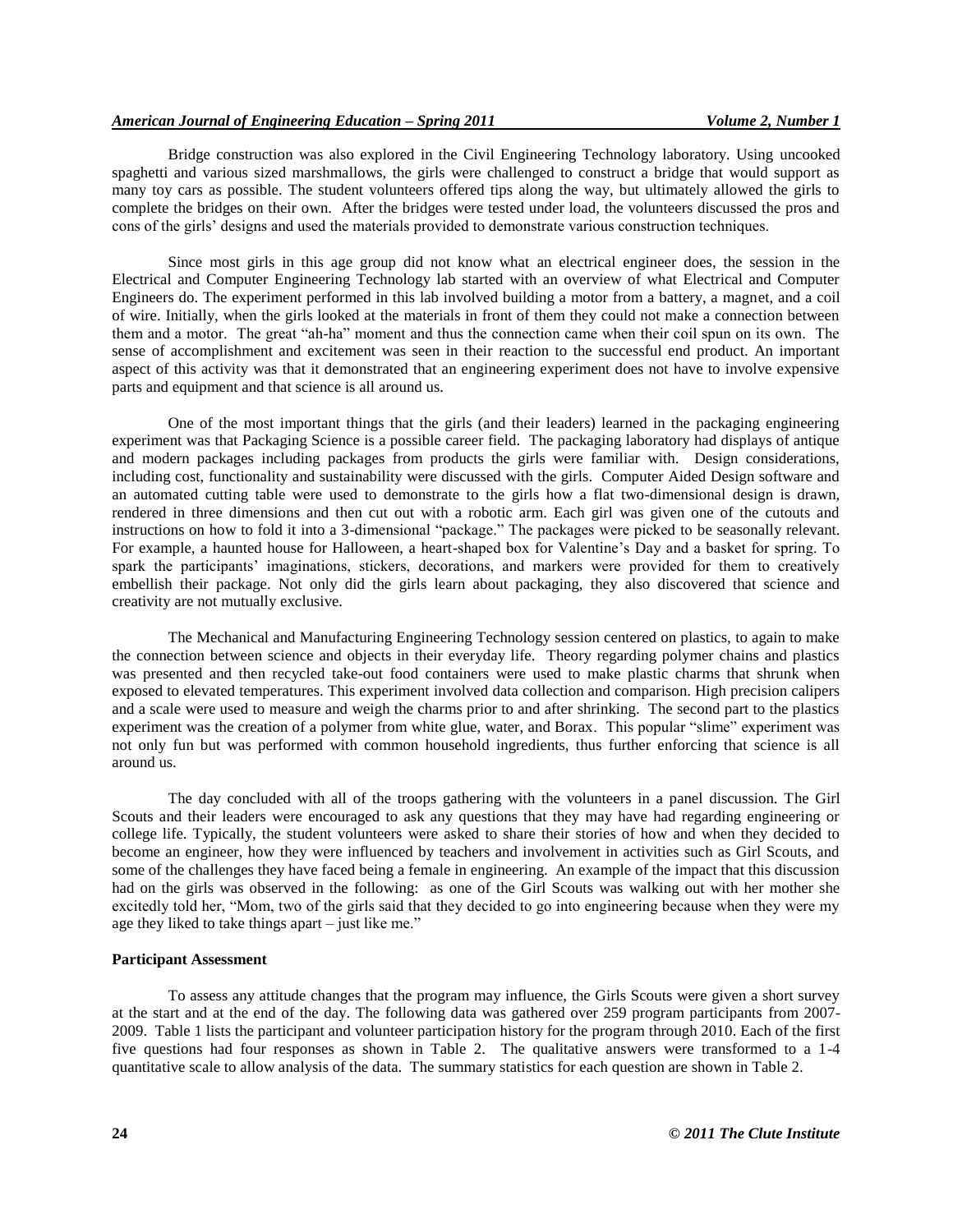| <b>Academic Year</b> | # of Girls Technology<br><b>Workshop Offerings</b> | <b>Participant Count</b> | <b>Volunteer Count</b> |
|----------------------|----------------------------------------------------|--------------------------|------------------------|
| 2007                 |                                                    |                          | 10                     |
| 2008                 |                                                    | 109                      | 36                     |
| 2009                 |                                                    | 19                       |                        |
| 2010                 |                                                    | 44                       | 20                     |
| <b>Total</b>         |                                                    | 303                      |                        |

**Table 1. Girls Technology Workshop Past Participation History**

| Key:                          | I think<br>science is:   | I think<br>science is:    | I know what<br>an Engineer<br>does | <b>Most</b><br><b>Engineers and</b><br>Scientists are: | I'd like to<br>become a<br><b>Science or</b><br><b>Engineer</b> | <b>Someone I</b><br>know is an<br><b>Engineer</b> or<br><b>Scientist</b> |
|-------------------------------|--------------------------|---------------------------|------------------------------------|--------------------------------------------------------|-----------------------------------------------------------------|--------------------------------------------------------------------------|
|                               | very hard                | <b>Boring</b>             | [ don't know                       | Men                                                    | Definitely not                                                  | No                                                                       |
| $\mathfrak{D}_{\mathfrak{p}}$ | sometimes hard           | Neither boring<br>nor fun | I'm not sure                       | women                                                  | I don't know                                                    | Not sure                                                                 |
| 3                             | Neither hard<br>nor easy | Sometimes fun             | I think I know                     | I'm not sure                                           | Maybe                                                           | Yes                                                                      |
| 4                             | Easy                     | Always fun                | I definitely<br>know               | Anybody can<br>be an engineer<br>or scientist          | Definitely yes                                                  |                                                                          |

1 | 1.31% | 1.31% | 9.15% | 11.76% | 12.42% | 27.34% 2 47.06% 1.96% 15.03% 0.65% 27.45% 44.53% 3 39.87% 53.59% 59.48% 10.46% 50.98% 46.88%

4 11.76% 43.14% 16.34% 77.12% 9.15%

#### **Table 2. Participant Before Program Responses**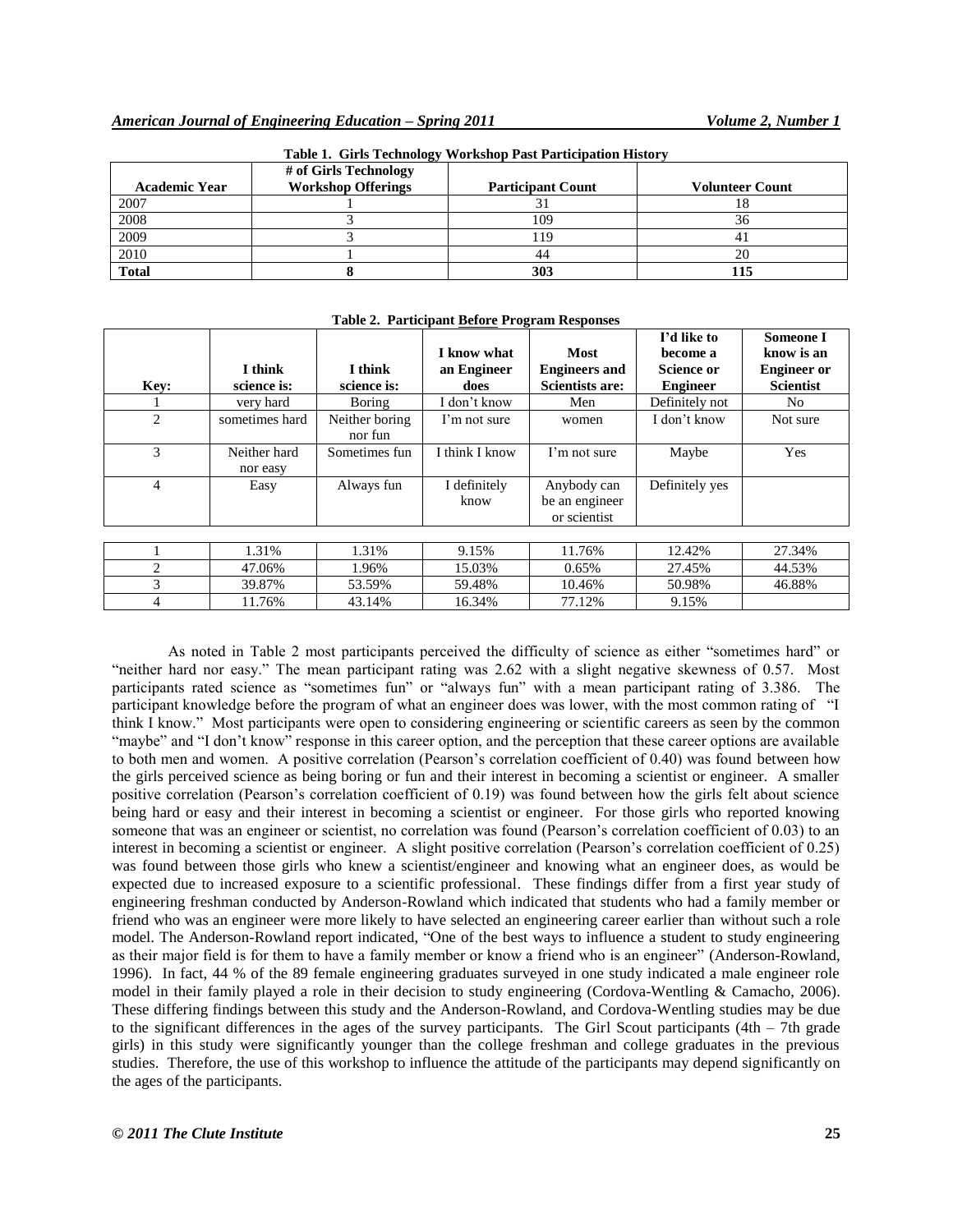Overall, from the before program data analysis the authors concluded that the girl participants did not have a very strong negative or very strong positive perception of science or their abilities to enjoy science, and were open to considering careers as scientists or engineers. This represents a group of participants that, with an effective program, could show improvements in their perception of science and an increase in wanting to become an engineer or scientist.

Upon completion of the program the survey was again administered to assess the change in perception that had occurred due to the program. The summary results are shown in Table 3. As noted in Table 3, most participants perceived the difficulty of science as "neither hard nor easy" with a significant increase in respondents answering easy as compared to the pre-survey. Utilizing a T-test (alpha 5%; 95% confidence) for this respondent question we can conclude that the mean participant responses changed from pre-program to post program for this question. In other words, the program had a statistically significant effect on changing the girls' perception of science on the hard-to-easy scale. Figure 4 shows graphically the change in responses. Similarly, for all of the other questions Ttests showed statistically significant changes (alpha 5%; 95% confidence) for the girls' responses in the post survey as compared to the pre-survey. A similar positive correlation (Pearson's correlation coefficient of 0.41) was found in examining the post survey between the girls' opinion of science (boring to always fun) and their attraction to becoming a scientist or engineer. In other words, when the girls found science engaging, interesting, and enjoyable they were more interested in a career as a scientist or engineer. The previous literature supports the findings that the choice of a career was greatly attributable to the participant's perceived ability and interests (Lent et al., 2002). As noted by Cordova-Wentling, a student's decision to pursue engineering was most strongly influenced by their enjoyment and success in STEM courses in high school (Cordova-Wentling & Camacho, 2006). Graphs displaying the change in attitudes are displayed in Figures 4, 5, and 6.

|                | I think                  | I think                   | I know what an       | <b>Most Engineers</b><br>and Scientists       | I'd like to become<br>a Science or |
|----------------|--------------------------|---------------------------|----------------------|-----------------------------------------------|------------------------------------|
| Key:           | science is:              | science is:               | <b>Engineer does</b> | are:                                          | <b>Engineer</b>                    |
|                | very hard                | Boring                    | I don't know         | Men                                           | Definitely not                     |
| $\overline{c}$ | sometimes hard           | Neither boring nor<br>fun | I'm not sure         | women                                         | I don't know                       |
| 3              | Neither hard nor<br>easy | Sometimes fun             | I think I know       | I'm not sure                                  | Maybe                              |
| 4              | Easy                     | Always fun                | I definitely know    | Anybody can be<br>an engineer or<br>scientist | Definitely yes                     |
|                |                          |                           |                      |                                               |                                    |
|                | $0.00\%$                 | 0.63%                     | 0.63%                | 5.63%                                         | 5.63%                              |
| 2              | 31.88%                   | 3.13%                     | 5.63%                | $0.00\%$                                      | 17.50%                             |
| 3              | 44.38%                   | 32.50%                    | 39.38%               | 2.50%                                         | 62.50%                             |

|  |  | Table 3. Participant After Program Responses |  |  |  |
|--|--|----------------------------------------------|--|--|--|
|--|--|----------------------------------------------|--|--|--|

Change from Pre-Post

| $\sim$<br>- 1<br>1.J I | $-0.68$  | $-8.53$  | -6.14           | $-6.79$       |
|------------------------|----------|----------|-----------------|---------------|
| $-15.18$               | 1.16     | $-9.41$  | $-0.65$         | $-9.95$       |
| 7.JI                   | $-21.09$ | $-20.10$ | $-7.96$<br>$-1$ | 50<br>11.JA   |
| 11.99                  | 20.61    | 38.04    | 14.75           | 5.22<br>ے ۔۔۔ |

4 | 23.75% | 63.75% | 54.38% | 91.88% | 14.38%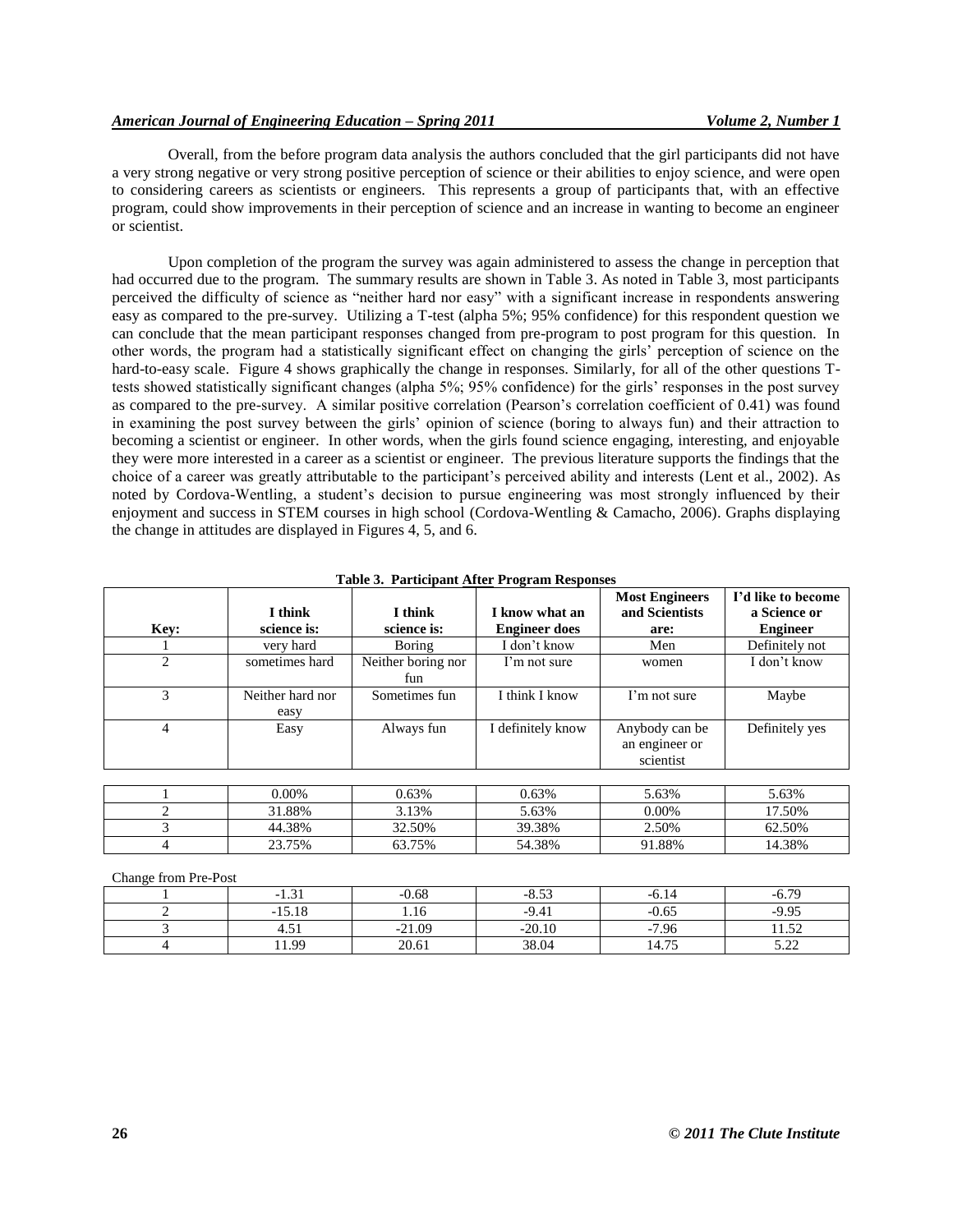

I think science is:

**Figure 4. Before And After Responses For Perception Of Difficulty Of Science.**



**Figure 5. Before And After Responses For Perception Of Science As Fun Or Boring.**



I would like to become a scientist or engineer

**Figure 6. Before And After Responses For Interest In Becoming A Scientist Or Engineer.**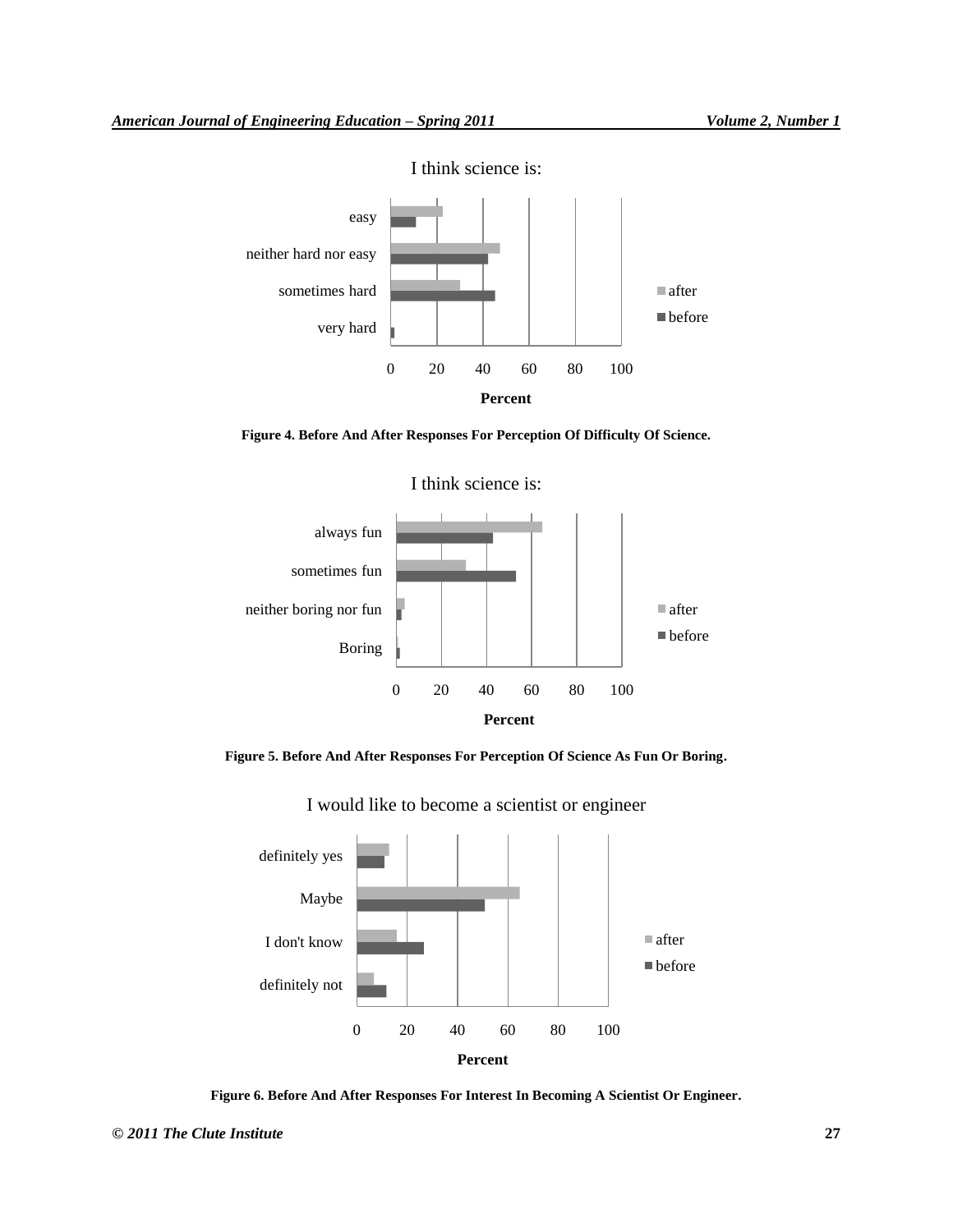A residuals plot of the linear regression between these variables shows decreasing variation in residuals for those that had a more positive view of science (always fun) and wanting to become a scientist or engineer. In other words, if the girls perceived science as being engaging, enjoyable, or fun they were more likely to want to consider becoming a scientist or engineer. Those girls that felt science was "less fun" had an increased variability on their willingness to consider a scientific or engineering career. This study also identified participants to pair pre and post workshop surveys to minimize the confounding of other noise factors in the difference test analysis. The paired difference test showed that statistically significant (alpha 5%; 95% confidence, paired T-test) differences existed in the girls' view of science being engaging, enjoyable, fun; the knowledge of what a scientist/engineer does as a career and the girls' willingness to consider a career as a scientist or engineer.

Overall, the post analysis found a statistically significant change in the girls' perception and interest in science/engineering as measured by the assessment and through the program of making science approachable and engaging. The increased positive perception in science correlated to an increased willingness to consider a career in a scientific or engineering field as compared to the girls willingness before the program. Therefore, it is important to educate young women about science/engineering careers and to demonstrate that technical careers can be engaging, fulfilling careers and regularly reinforcing these concepts through outreach programs.

#### **Student Volunteer Assessment**

While the Girl Scouts in Technology outreach program was originally conceived and conducted as an outreach program aimed at making science fun for  $4<sup>th</sup>$  to  $7<sup>th</sup>$  grade girls, it was found that the student volunteers who organize and run the event benefit equally from their participation. To quantitatively analyze the positive effect that participation has on the female Engineering Technology students, a survey of all volunteers was administered. The survey began by asking the students what their goals were for participating in the events. From this information it can be ascertained what students were hoping to gain from a program that they took part in during their precious free time. The results of this survey can be seen in Figure 7.

These results are consistent with what has already been theorized about what attracts women to a career. A study by WGBH Educational Foundation for Extraordinary Women Engineers showed that females seek careers that are enjoyable, have a good working environment and where they feel they can make a difference (*Extraordinary Women Engineers*, 2005). Similarly, Turner, Bernt and Pecora found that an internal motivation for women towards choosing a career in technology is the desire to make a difference (Turner, et al 2002). The work of Eccles suggests that occupational choice is influenced by a person's value as well as their expectancy for success (Eccles, 1994, 2006). Doing work that benefits society is valued more by women than it is by men thus women prefer work with a clear social purpose (Lubinski, 2006). As seen in Figure 7, eighty-seven percent of the respondents volunteered because they wanted to make a difference. These results also show that the female students are interested in meeting other females with whom they had something in common (department or engineering technology). This can certainly be expected of female students in a male-dominated environment. The high percentage of women with a goal of meeting other females along with the 87 percent who wanted to feel more a part of women in technology corresponds to the literature that reports that women look for careers that involve camaraderie and opportunities to help others (Konrad, 2000, Hill, et al, 2010).

Along with knowing why the students chose to participate, it was important to assess the outcomes of the program for the volunteers. The results are summarized in Table 4.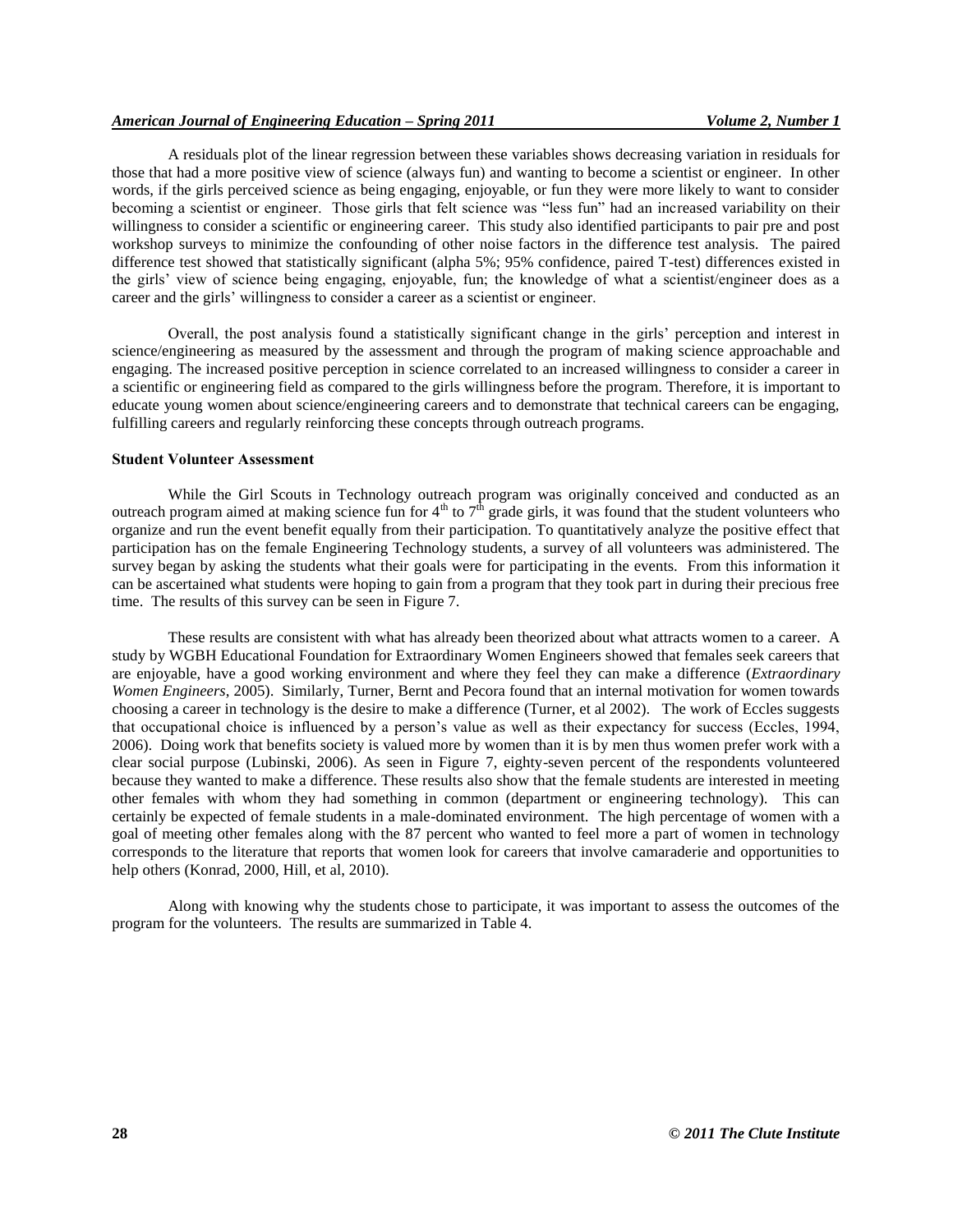|                                                                                                   | Agree | <b>Neutral</b> | <b>Disagree</b> |
|---------------------------------------------------------------------------------------------------|-------|----------------|-----------------|
| I have made a connection with one or more females in my department                                | 83%   | 17%            | 0%              |
| I have made a connection with one or more females in another Engineering Technology<br>Department | 65%   | 26%            | 9%              |
| I have made a connection with one or more female faculty members                                  | 67%   | 13%            | 0%              |
| I have a better understanding of my major                                                         | 48%   | 48%            | 4%              |
| I plan to participate again                                                                       | 95%   | .5%            | 0%              |
| Participating was a positive experience for me                                                    | 96%   | 4%             | 0%              |

#### **Table 4. Percent Response To Survey Questions**

The response to the last two questions substantiates that the students felt that participation in this event was a worthwhile activity for them. It can be concluded that this program is meeting the goals of the students as seen in Figure 7. The students' excitement about the program is evident in the comments they provided. When asked to provide an (optional) comment on how participation has benefitted them the most, 96% of the respondents chose to provide feedback. Approximately one-half of the comments revolved around giving back to the community and influencing the Girl Scouts: "I just like volunteering and giving back - it makes me feel right at home,"

*I feel like we've made a difference in how the Girl Scouts we've worked with view engineering," and "Participating in the WIT Girl Scout events is a chance to help young girls realize the possibilities they have if they decide to pursue a future in the technological field.*

The other half of the comments were about the camaraderie that developed among the students, many of whom did not know each other previously: "This has given me a chance to meet girls in different years than my own, something that I probably would not have been able to do otherwise" and "It was nice to be in a relaxed setting with other females in my major. We bonded and made instant friendships. It helped me find friends in my major."

The comments provided, along with the responses to the first two questions, "Did you make a connection with one or more females in your department?" and "Did you make a connection with one or more females in another department?" highlight a very important benefit that this program provides to the student volunteers.

Retention of students in postsecondary education, especially females in STEM fields, is a goal of universities today. An important component to postsecondary retention is non-academic factors, such as social integration and connections to others. Studies have shown that college retention programs need to address and include both non-academic and academic models (Covington, 2000). The ever expanding research on best practices and programs to improve student retention indicates that an important non-academic model includes meaningful connections with people, places or programs on campus. This beneficial sense of connection has been categorized as involvement (Astin, 1993), engagement (Kuh, 2001) and integration (Tinto, 1987). Students who feel like a part of their college both in and out of the classroom have an increased likelihood of remaining in their degree program and graduating. This important connection can be developed both through learning-centered interaction and social contact with faculty, academic peers and staff, along with involvement in student organizations (Braxton & McClendon, 2002).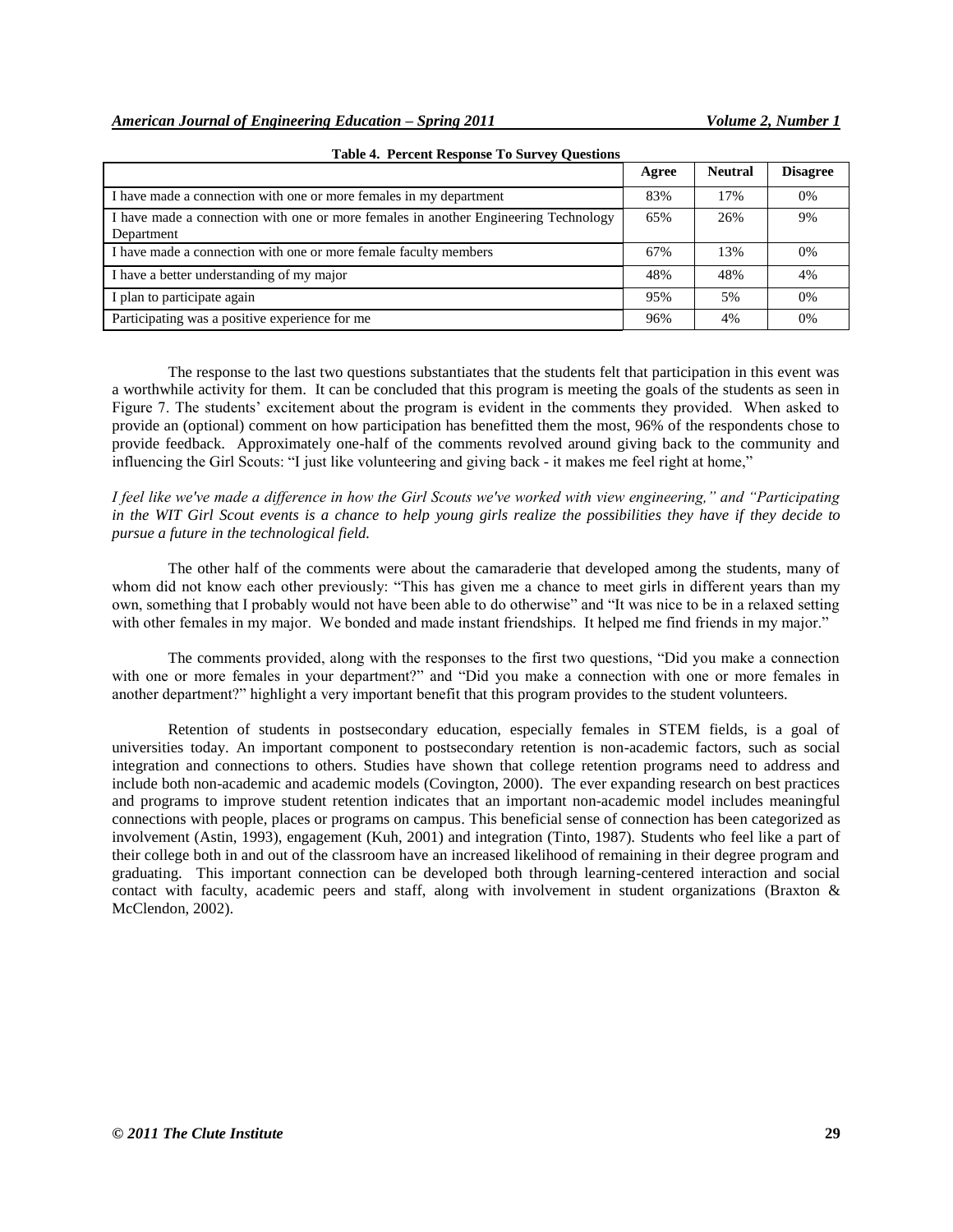

**Figure 7. Percent Respondents For Goals Of Volunteering For Girl Scouts In Technology**

While the data in Figure 7 shows that less than 50 percent of the students had a goal of meeting faculty in Engineering Technology, the results in Table 4 indicate that 67 percent of the students made a connection with a female faculty member. As mentioned previously, connection with a faculty member is a key dynamic in college retention. Tinto (1987) reported that student interaction with campus personnel can positively influence a student's chance for retention, while poor integration with the college community and isolation may lead to dropping out. Kuh, & Associates (Kuh, et al 2005) have identified meaningful interactions between students and their teachers as one of five effective educational practices. These interactions are vital to student success. One type of contact between students and faculty that they have identified as being essential to a high-quality learning experience is working with faculty members on activities other than coursework. This program provided an outlet for students and faculty to work together in a non-academic setting. Although the students were not necessarily looking to make a connection with a faculty member, participation in this program provided an opportunity for these important relationships to be formed. It has been shown that increasing the amount of contact a student has with a faculty member increases their chances of graduating (Pascarella & Terenzini, 2005).

Based on the research, the students' responses appear to predict an increase in retention for those females who continue to participate in this program. As this program has only been in existence for three years, this hypothesis cannot yet be proven. Retention data to date shows that the average attrition rate of females in engineering technology at RIT was 42% for the years 2000-2006 (before the introduction of this program). The average attrition rate for the years 2007-2009 fell to 27%. The increase in retention is encouraging and may be partially linked to participation in this program. However, during this time period there have been many activities and initiatives by WIT to increase community building and faculty interaction, so no single program can account wholly for the improvements seen.

#### **CONCLUSIONS AND FUTURE WORK**

The Girl Scouts in Technology Workshop, led by female students in Engineering Technology has proven to be a successful program for both recruitment and retention of women in engineering and technology. As an outreach program for  $4<sup>th</sup> - 7<sup>th</sup>$  grade girls, it serves to recruit more females to consider engineering as a field of study. Participants in the program have shown a statistically significant increase in interest in engineering careers. Both objective and subjective results indicate that this program can influence a young girl's attitude towards science and technology and to view science more positively. For the students who volunteer their time, this program may play a critical role in their persistence in college. The program builds a community of women in departments where they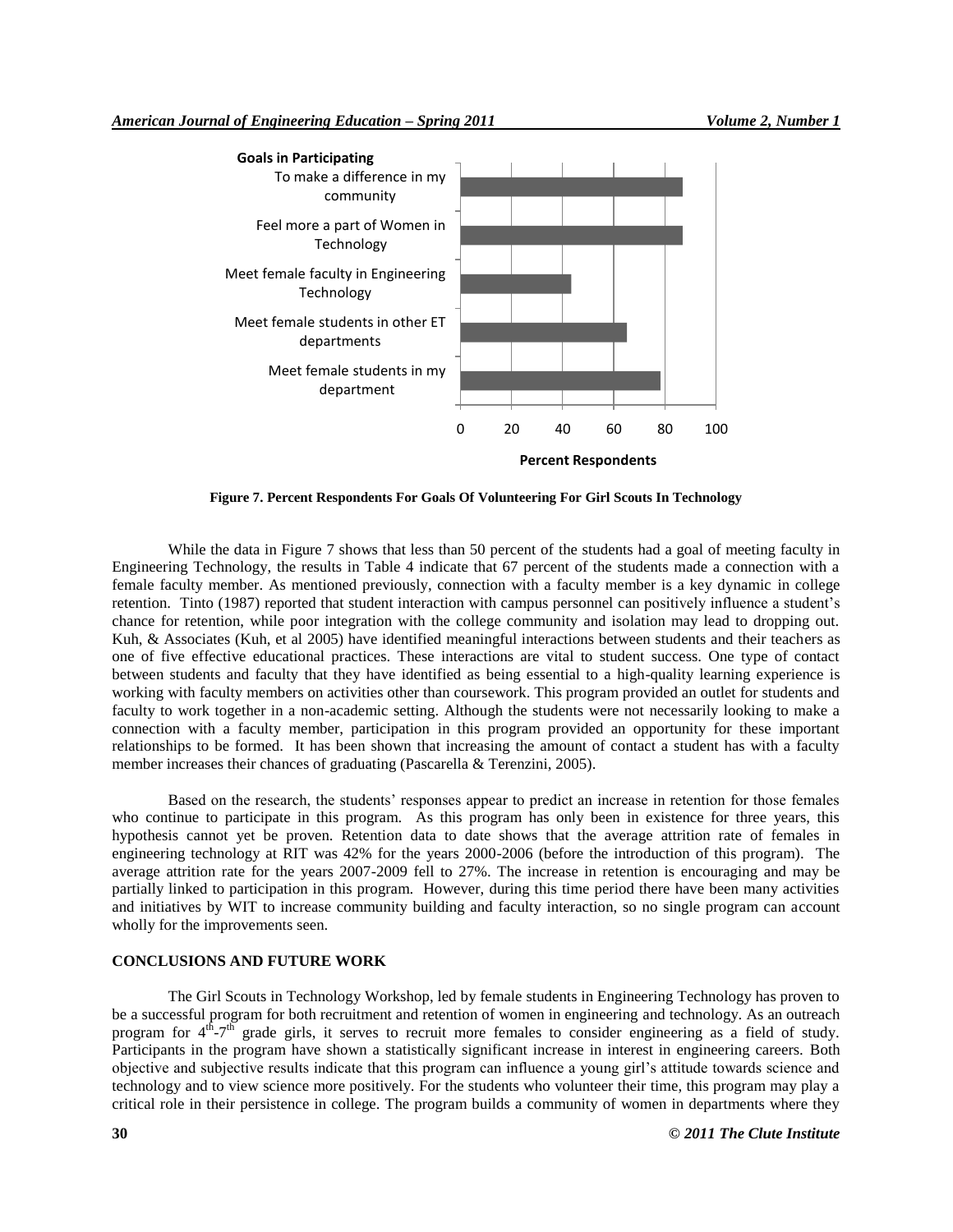are an underrepresented group. Research has shown that these types of community bonding experiences lead to increased retention rates for women. Recruiting and retaining more women in engineering technology programs will increase the number of engineering technology graduates which lead to a more diverse engineering workforce.

To date, the workshop described has been offered exclusively to Girl Scout troops. The decision to work with troops was made to provide a group of participants that may or may not already have an interest in science and engineering. Additionally, previous studies have indicated that girls are more fully engaged when they attend activities with friends. In 2011, a workshop will be held for girls in  $4<sup>th</sup>$ -7th grade through an open enrollment. Assessment results will be analyzed to determine if girls who enroll through open enrollment are predisposed to be interested in science and engineering compared to the Girl Scout participants. Post assessment will provide insight as to whether an increased interest generated in science and engineering is affected by whether or not attendees participate with their friends.

## **AUTHOR INFORMATION**

**Elizabeth M. Dell** is an assistant professor in the Manufacturing & Mechanical Engineering Technology Department and the Miller Endowed Professor at the Rochester Institute of Technology. She is the director of the Women in Technology program whose mission is to retain and recruit women in the engineering technology programs at RIT. Her research interests include increasing the representation of underrepresented groups in engineering, active learning techniques in the Materials Science classroom, and sustainable materials characterization. Before coming to RIT, she held several positions in the automotive industry focusing on materials development for fuel systems and interior trim components.

**Jeanne Christman** is an assistant professor in the Electrical, Computer and Telecommunications Engineering Technology Department at Rochester Institute of Technology. She primarily teaches courses in the Computer Engineering Technology curriculum and specializes in Embedded Systems Design. She is a board member for the Women in Technology program and co-chairperson for outreach in the local section of the Society of Women. Jeanne's research involves wearable electronics along with recruitment and retention of women in engineering technology. Prior to her position at RIT, Jeanne worked in industry for 10 years as an Application Specific Integrated Circuit (ASIC) engineer.

**Robert D. Garrick** is an associate professor at Rochester Institute of Technology, College of Applied Science and Technology in the Manufacturing & Mechanical Engineering Technology Department. He holds a BS in Electrical Engineering, MS in Mechanical Engineering, MBA, Ph.D. in Mechanical Engineering, and a PE license in Mechanical Engineering. Prior to this academic position Robert worked 25 years in the automotive component industry. His primary research interests are in the domain of product realization, the impact of technology in the learning environment and energy efficient buildings. He can be reached at rdgmet@rit.edu or through Linkedin.com.

## **REFERENCES**

- 1. ABET | Accrediting College Programs in Applied Science, Computing, Engineering and Technology. from http://www.abet.org/index.shtml
- 2. Anderson-Rowland, M. R. (1996). A first year engineering student survey to assist recruitment and retention. Paper presented at the 26th Annual Frontiers in Education Conference. Salt Lake City, UT.
- 3. Astin, A. W. (1993). Assessment for excellence: The philosophy and practice of assessment and evaluation in higher education, New York: Macmillan.
- 4. Barker, L. (Producer). (2007-2008) Promising Practices Girls Exploring Science, Engineering, and Technology Event – GESET (Case Study 1). Targeted Recruitment of Women and Girls into IT-. National Center for Women & Information Technology. retrieved from http://www.ncwit.org/images/practicefiles/GirlsExploringScienceEngineeringTechnologyGESET\_Targeted RecruitmentWomenGirlsIT\_Practice.pdf
- 5. Braxton, J. M., & McClendon, S. A. (2002). The fostering of student integration and retention through institutional practice. *Journal of College Student Retention: Research, Theory & Practice*, 3(1), 57-71.\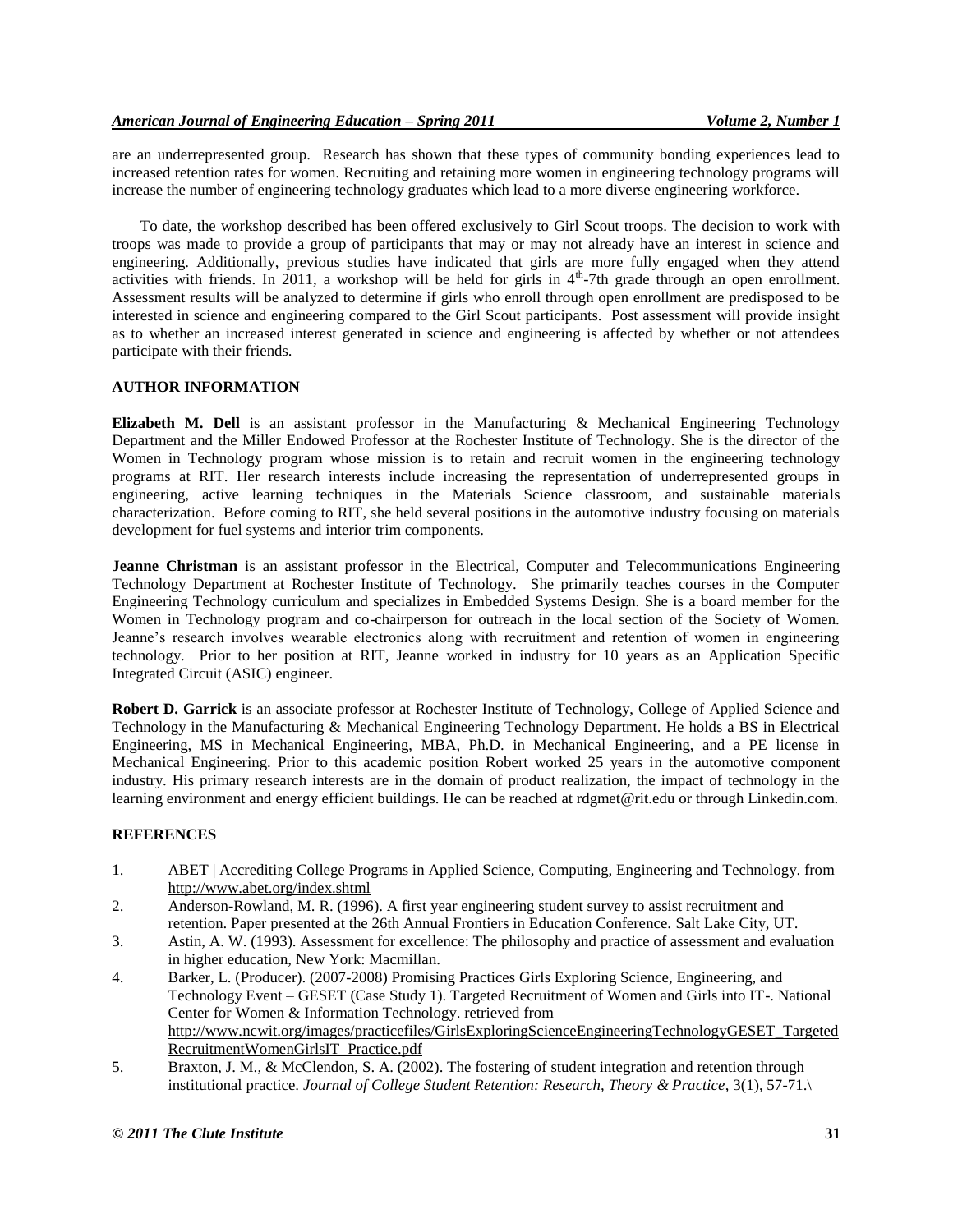- 6. Brophy, S., Klein, S., Portsmore, M., & Rogers, C. (2008). Advancing Engineering Education in P-12 Classrooms. *Journal of Engineering Education*, 369-387.
- 7. Chesler and Chesler, Gender-Informed Mentoring Strategies for Women Engineering Scholars: On Establishing a Caring Community, *Journal of Engineering Education*, January 2002.
- 8. Cordova-Wentling, R. M., &Camacho, C. (2006). Women Engineers: Factors and Obstacles Related to the Pursuit of a Degree in Engineering. Paper presented at the American Society of Engineering Education, Chicago, IL.
- 9. Covington, M. V. (2000). Goal theory, motivation, and school achievement: An integrative review. Annual Review of Psychology, 51(1), 171.
- 10. Cromer, K. (2005, May 2). Programs, teachers draw girls into science, math. Pensacola News Journal.
- 11. Current Population Survey, 1994–2007. (2007a). Bureau of Labor Statistics. Retrieved January 25, 2010, from http://www.nsf.gov/statistics/wmpd/tables.cfm
- 12. Current Population Survey, 1994–2007. (2007b). Bureau of Labor Statistics Retrieved January 25, 2010, from http://www.nsf.gov/statistics/wmpd/tables.cfm
- 13. Eccles, J. S. (1994). Understanding women's educational and occupational choices: Applying the Eccles et al. model of achievement-related choices. *Psychology of Women Quarterly*, 18(4), 585-609.
- 14. Eccles, J. S. (2006). Where are all the women? Gender differences in participation in physical science and engineering. In S. J. Ceci & W. M. Williams (Eds.), Why aren't more women in science? Top researchers debate the evidence (pp. 199-210). Washington, DC: American Psychological Association.
- 15. Extraordinary Women Engineers. (2005). National Science Foundation and Extraordinary Women Engineers Coalition.
- 16. Girls Go Tech Booklet. (2003). from http://www.girlsgotech.org/girlsgotech\_booklet.pdf
- 17. Goodman Research Group, I. (2002). Final Report of the Women's Experiences in College Engineering (WECE) Project. Funded as A Comprehensive Evaluation of Women in Engineering Programs. Cambridge, MA: National Science Foundation Grant REC 9725521, Alfred P. Sloan Foundation Grant 96-10-16.
- 18. Hill, C., Corbett, C. and St. Rose, A.; Why So Few? Women in Science, Technology, Engineering and Mathematics; American Association of University Women; February, 2010.
- 19. Holling, G. H. (2003). Engineering versus engineering technology: Enemies or partners. Paper presented at the 2003 ASEE Annual Conference and Exposition: Staying in Tune with Engineering Education, June 22, 2003 - June 25, 2003, Nashville, TN.
- 20. Kelnhofer, R., Strangeway, R., Chandler, E., & Petersen, O. (2010). Future of engineering technology. Paper presented at the 2010 ASEE Annual Conference and Exposition, June 20, 2010 - June 23, 2010, Louisville, KY.
- 21. Konrad, A., Ritchie, J., Lieb, P. & Corrigall, E. (2000). Sex Differences and Similarities in Job Attribute Preferences: A Meta-analysis. Psychological Bulletin, 126(4), 593-641.
- 22. Koppel, N., Cano, R., & Heyman, S. (2002). An Attractive Option for Girls. Paper presented at the ASEE/IEEE Frontiers in Education Conference, Boston, MA.
- 23. Kuh, G. D., Kinzie, J., Schuh, J. H., Whitt, E. J. & Associates (2005). Student success in college: Creating conditions that matter. San Francisco; Jossey-Bass.
- 24. Kuh, G. D. (2001). Assessing what really matters to student learning: Inside the National Survey of Student
- 25. Engagement. *Change*, 33, 10–17, 66.
- 26. Lent, R. W., Brown, S. D., Talleyrand, R., McPartland, E. B., Davis, T., & Chopra, S. C. (2002). Career choice behaviors, supports, and coping strategies: college students' experiences. *Journal of Vocational Behavior*, 60, 61-72.
- 27. Lubinski, D. & Benbow, C. P.(2006). Study of mathematically precocious youth after 35 years: Uncovering antecedents for the development of math-science expertise. Perspectives on Psychological Science, 1(4), 316-45.
- 28. National Science Foundation, D. o. S. R. S., Scientists and Engineers Statistical Data. NSF-Women, Minorities and Persons with Disabilities in Science & Engineering. Retrieved January 25, 2010, from http://www.nsf.gov/statistics/wmpd/tables.cfm
- 29. NSF-Women, Minorities and Persons with Disabilities in Science & Engineering. (2006) NSF-Women, Minorities and Persons with Disabilities in Science & Engineering. National Science Foundation. retrieved from http://www.nsf.gov/statistics/wmpd/tables.cfm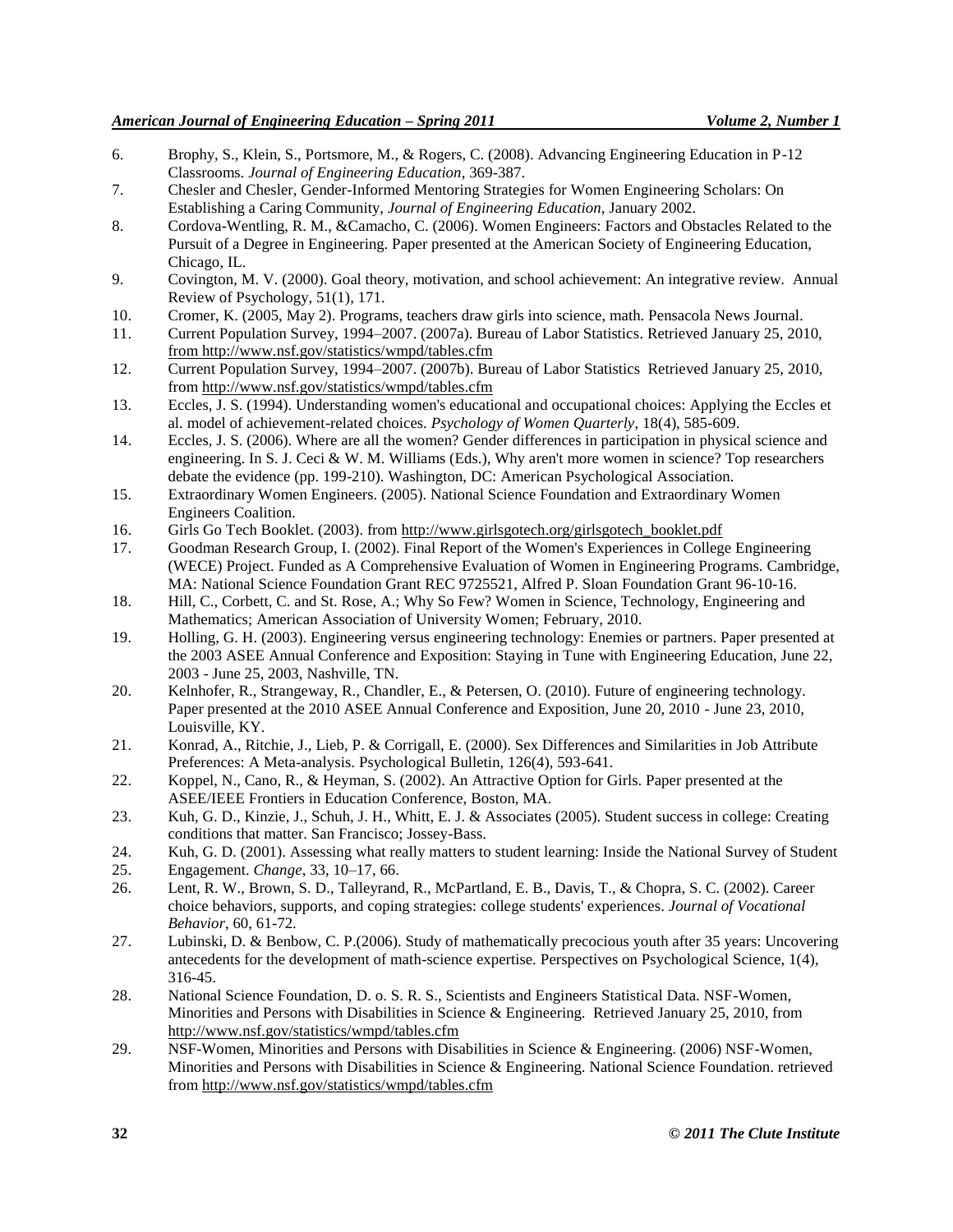- 30. Pascarella, E.T. & Terenzini, P. T. (2005). How college affects students: Vol. 2 A decade of research. San Francisco: John Wiley & Sons, Inc.
- 31. Powers, S., Graham, M., Schwob, T., & Dewaters, J. (2003). Diversity in K-12 Initiatives to Attract a Diverse Pool of Engineering Students. Paper presented at the 33rd ASEE/IEEE Frontiers in Education Conference, Boulder, CO.
- 32. Ribu, K. (2006). Retaining Women in Engineering Education through Networking Groups and Mentoring. Paper presented at the 9th International Conference on Engineering Education, San Juan, Puerto Rico.
- 33. Richards, L., Hallock, A., & Schnittka, C. (2007). Getting them Early: Teaching Engineering Design in Middle School. *Journal of Engineering Education*, 23(5), 874-883.
- 34. Richardson, C., Stratton, J., & Valentine, M. (2004). A 30 year survey of Rochester Institute of Technology engineering technology graduates. Paper presented at the ASEE 2004 Annual Conference and Exposition, Engineering Researchs New Heights, June 20, 2004 - June 23, 2004, Salt Lake City, UT.
- 35. Stratton, J. (1998). How are the engineering technology graduates doing? A Rochester Institute of Technology 25 year survey. Paper presented at the Proceedings of the 1998 Annual ASEE Conference, June 28, 1998 - July 1, 1998, Seattle, WA.
- 36. Tech Trends, ASEE Prism, vol. 14, pp. 20-21, 2004.
- 37. Tinto, V. (1987). Leaving college : rethinking the causes and cures of student attrition. Chicago: University of Chicago Press.
- 38. Turner, S., Bernt, P. & Pecora, N. (2002). Why Women Choose Information Technology Careers: Educational, Social, and Familial Influences. Paper presented at the Annual Meeting of the American Educational Research Association, New Orleans, LA.
- 39. Worell, J., Encyclopedia of Women and Gender: Sex Similarities and Differences. Academic Press. 2002. p. 45.
- 40. Vanasupa, L., Chen, K., & Breitenbach, K. (2008). Work in Progress- A Design Guide to Retain Female (and Male) Students in Engineering. Paper presented at the 38th ASEE/IEEE Frontiers in Education Conference, Saratoga Springs, NY.